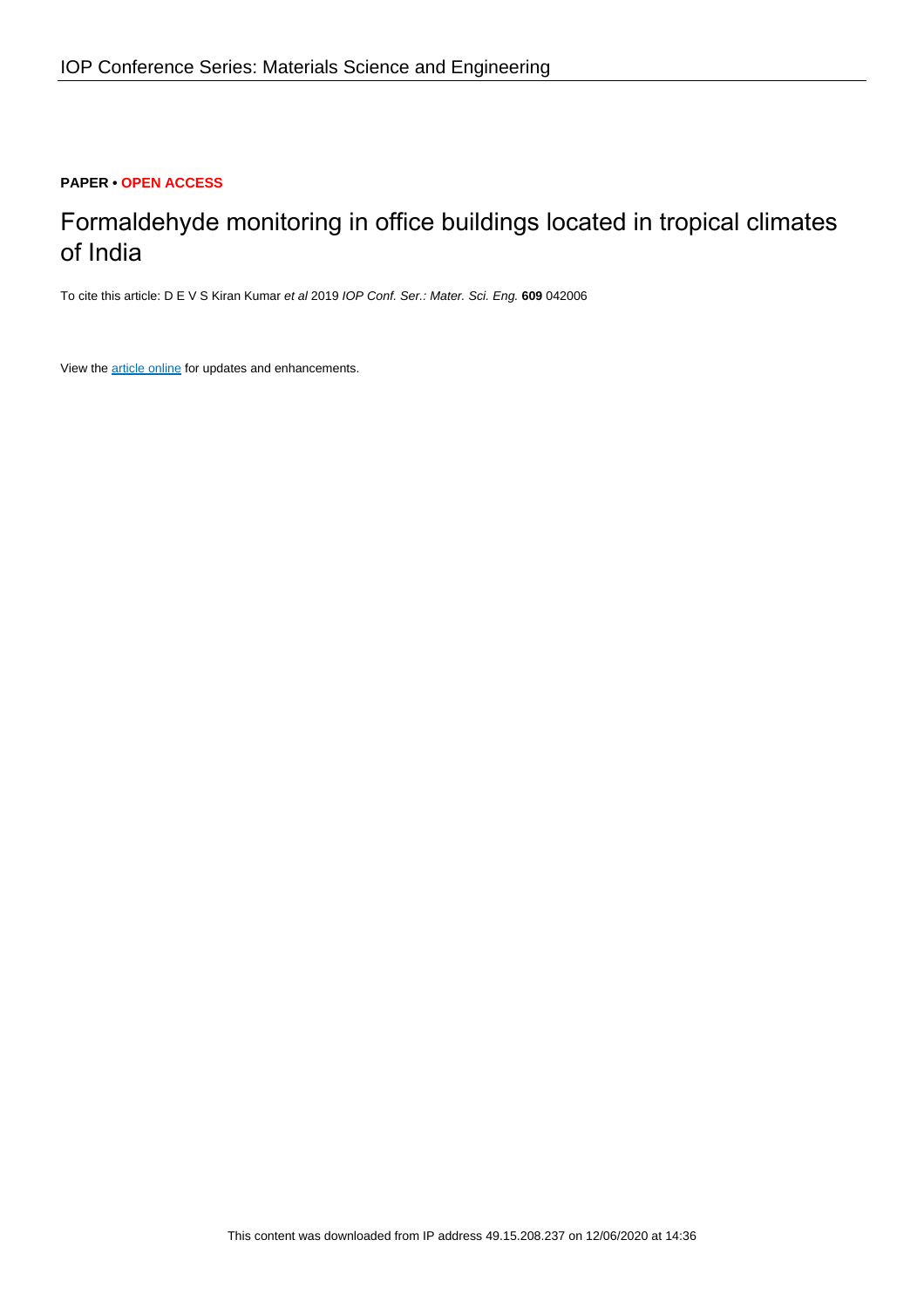IOP Publishing

# **Formaldehyde monitoring in office buildings located in tropical climates of India**

## **D E V S Kiran Kumar1,\*, T Jyothi Latha2 , R Suresh3 and T Arunvel2**

<sup>1</sup> The Energy and Resources Institute (TERI-SRC), Bangalore, India

<sup>2</sup> Saint Gobain Research India (SGRI), IITM Research Park, Chennai, India  ${}^{3}$ The Energy and Resources Institute (TERI), New Delhi, India

\* kirankumar.devs@gmail.com

**Abstract.** Indoor air pollution is a result of complex phenomenon that occurs due to constantly changing interaction of various indoor and outdoor environmental factors. Volatile Organic Compounds (VOCs) are the major pollutants in air conditioned indoors, perhaps having a large subset of hazardous compounds. In this study, formaldehyde (HCHO) was monitored at 30 minute interval using portable photoelectric absorptiometric sensors along with comfort parameters like air temperature, relative humidity and air flow rate at six newly constructed or renovated office buildings located in composite, temperate and warm-humid climatic zones (in various parts of India). Results show that formaldehyde emissions exceeded the limits suggested by LEED guidelines (27 ppb) in all the buildings except in the ones where low emitting green interiors were used. Furniture and interior decorative work were found to be the primary sources of formaldehyde emission than other parameters. A logarithmic relationship ( $R^2$ =0.65) was established between HCHO and respective age of the building/refurbished time. The analysis also presents that in a scenario of green interiors (low HCHO concentration) and the humidity levels above 60%, the trend of HCHO concentration with indoor moisture exhibits certain time delays in reaching equilibrium due to slow conditioning of HCHO molecules and indoor moisture. The study provides a rational analysis on HCHO emissions in Indian office buildings, which is important to understand possible sources and their effects on HCHO concentration in office indoors. The study data helps to implement required measures to control indoor humidity levels or necessary HCHO mitigation strategies during design and operation process of the airconditioned office buildings.

#### **1. Introduction**

Air pollution in office buildings is a result of complex phenomenon that occurs due to constantly changing interaction of various building indoor and outdoor environmental factors [1]. Volatile Organic Compounds (VOCs) are the major pollutants in the air-conditioned indoors, which are perhaps having a large subset of hazardous compounds. Formaldehyde (HCHO) is one such compound, which could be found in indoor furniture, composite wood products, carpets, housekeeping chemicals, room fresheners, cosmetics, polishes as well as tobacco smoking. Literature suggests that among these possible sources, furniture accounts for 42–79% of room's total emissions [2]. The work places perhaps are more polluted than home due to higher furniture density and improper ventilation. In India, an average working adult spends almost 90% of time in enclosed environment (8h at office, 13h at home) [3]; and an estimated average exposure to HCHO per day as per WHO [4] is upto 1.9 ppb of formaldehyde at home and upto 40 ppb at office space. HCHO is an easily soluble compound in water with high reactivity. It is produced as a result of thermal oxidation and chemical reactions with a variety of organic materials present indoors. High emission rates from new materials involve mostly the evaporation of free formaldehyde, which is significantly affected by temperature and relative humidity [5]. Recent report by the World Health Organization's International Agency on Cancer (IRAC) [6] highlights HCHO, as the cause of

Content from this work may be used under the terms of theCreative Commons Attribution 3.0 licence. Any further distribution of this work must maintain attribution to the author(s) and the title of the work, journal citation and DOI. Published under licence by IOP Publishing Ltd 1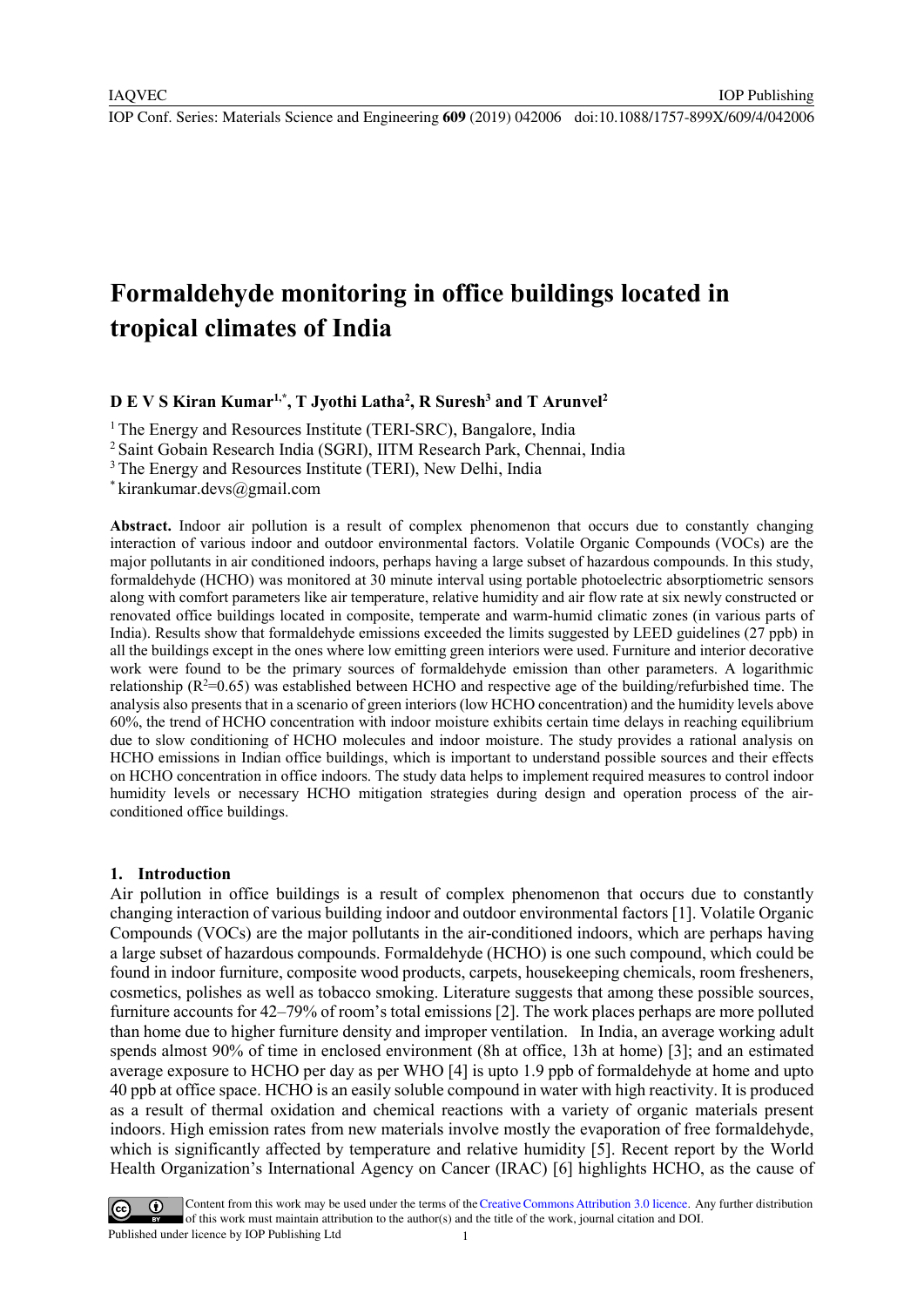#### IAQVEC

IOP Conf. Series: Materials Science and Engineering **609** (2019) 042006 doi:10.1088/1757-899X/609/4/042006

IOP Publishing

several types of nose and throat cancer. HCHO concentration decrease significantly with time. After initial rapid decline, HCHO concentration decrease at a much slower rate, continuing for years. The concentration would be stable at 1/3rd of the initial concentration, three years after remodelling [7]. In a study carried out by Oak Ridge National Laboratory, it was found that emissions would drop by 37% of initial rate within 2.2 years [8].

Liang W et. Al., developed semi-empirical relation between indoor environmental conditions and emission concentration of HCHO based on the hydrolysis reactions effected by temperature. [9]. In a study carried out by Hodgson et. al., it was perceived that the humidity levels  $\leq 50\%$  could help in limiting the HCHO concentration from the wood products [10]. It is understood from the literature that the effect of temperature on indoor HCHO concentration is exponential whereas the effect of relative humidity is linear [5]. Li B et al suggested that the source control is the efficient way to limit the HCHO indoor concentration [11]. The concerns related to indoor air quality have been given more attention after the advent of green building concept, in order to construct healthy buildings for better occupant comfort and productivity. Most of the indoor air quality studies pertaining to HCHO monitoring in India as of now are limited to individual buildings with relatively smaller sample size. Therefore, the present study discusses formaldehyde monitoring carried out in open-plan air-conditioned office buildings where occupancy and furniture densities are in general higher than other regularly occupied spaces.

#### **2. Experimental Setup**

An experimental monitoring of formaldehyde and other indoor parameters has been carried out at six office buildings between May 2015 and April 2016. Buildings are chosen in such a way that the major Indian climatic zones would be considered. Out of the six buildings, two are located in New Delhi (Composite climate), three are located in Bangalore (Temperate climate) and one is located in Chennai (Warm-Humid climate). Building characteristics, type of HVAC, occupancy and furniture details are summarised in Table 1. All the six buildings are with glazed facades and having different airconditioning systems. Building 2 is a 24-hour occupied building whereas all the other buildings are daytime occupied. Buildings 2, 4 and 6 have low emitting green interior products, among which 2 and 4 are LEED [12] rated. Occupancy density was estimated based on the number of occupants with respect to floor area, which was almost same in all the buildings, except in building 3, where the measurements were done in a conference hall. The furniture density was assessed qualitatively based on the number and arrangement of the furniture from the interior drawings, which was high in majority of the buildings.

#### *2.1.Instrumentation*

Multiple sensors with integrated common data acquisition system were used for this monitoring trial, which were placed at a height corresponding to breathing level of the occupants (approx. 1.2m from the floor level) as per monitoring protocols [13]. The Photo Ionization Detection (PID) formaldehyde sensor (sensitivity 0.02 ppm) used in the monitoring works based on the chemical reaction between formaldehyde and β-diketone impregnated on a reusable glass cartridge. The concentration of reaction derivatives changes the sensor in yellow colour proportion to the HCHO concentration and the duration of exposure. Air temperature and relative humidity was monitored using portable data logger (Accuracy:  $\pm 0.2$  °C and  $\pm 2.5$  %). These three parameters along with airflow rate (air handling unit data) were monitored at 30-minute interval for 8 hours (corresponding to office occupancy hours) for over 5 days in each case. Monitoring was done at two to three locations for building 2, 4  $\&$  6 as the open office floor area is above 1000 Sqm. Figure 1 shows the collage of images of measurement locations at the six buildings.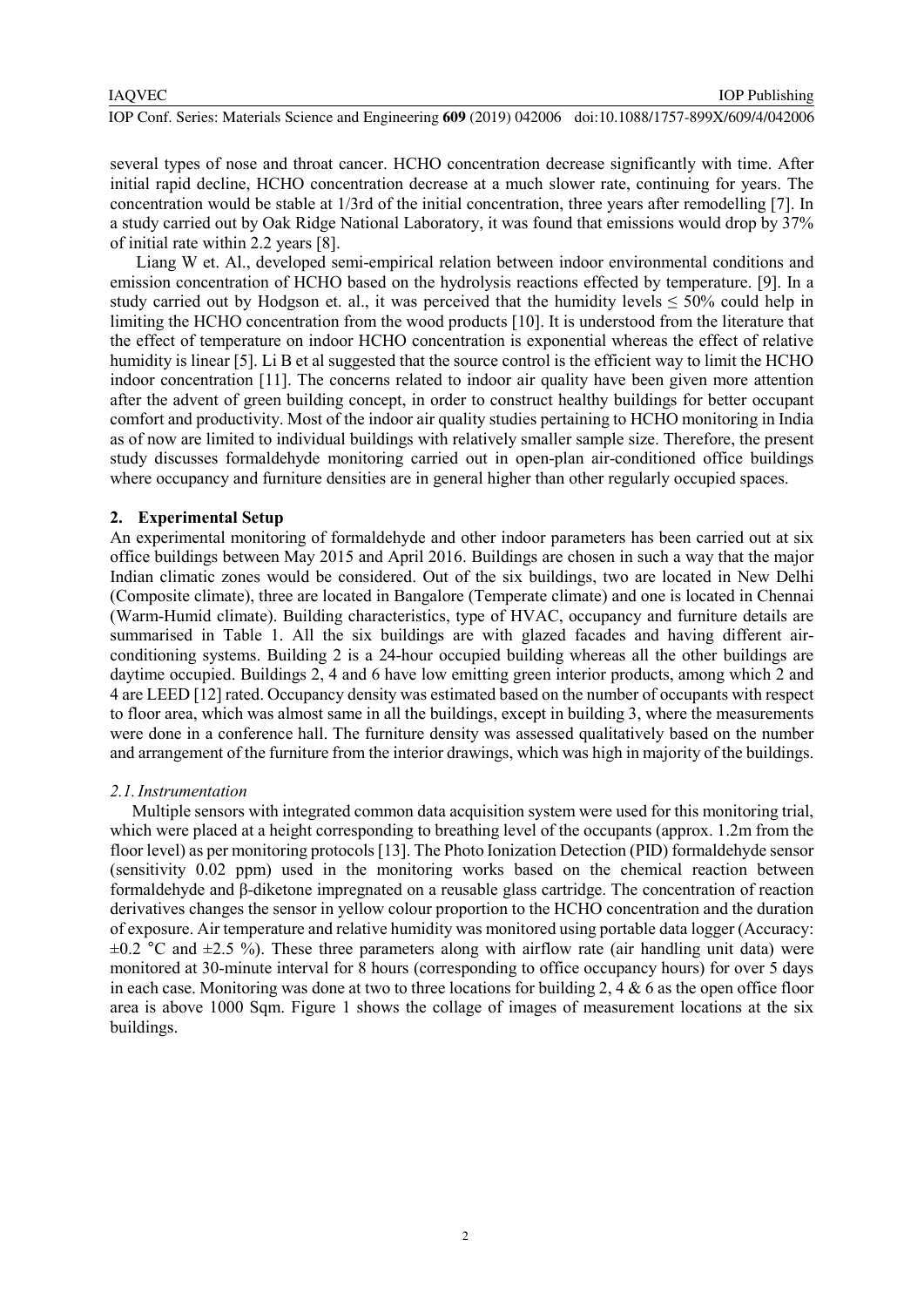IOP Conf. Series: Materials Science and Engineering **609** (2019) 042006 doi:10.1088/1757-899X/609/4/042006

|             | Age of<br>the<br><b>Building</b><br>(Years) | Type of AC          | Outside<br>pollution | Occupant<br>Density<br>(Per/Sqm) | Furniture<br>Density | No. of<br>locations | Monitoring<br>period |
|-------------|---------------------------------------------|---------------------|----------------------|----------------------------------|----------------------|---------------------|----------------------|
| Building 1  | 3                                           | Split AC            | High                 | 0.15                             | High                 | 1(2nd)              | $15-19$              |
| (New Delhi) |                                             | with<br>ventilation |                      |                                  |                      | Floor)              | June $15$            |
| Building 2  | 2.5                                         | Central AC          | Moderate             | 0.15                             | High                 | 3(8th)              | $22 - 26$            |
| (New Delhi) |                                             | with TFA            |                      |                                  |                      | Floor)              | June $15$            |
| Building 3  | 5                                           | Spilt AC            | Moderate             | 0.6                              | High                 | $1$ (1st            | 28Jul-03             |
| (Bangalore) |                                             | with                |                      |                                  |                      | Floor)              | Aug' $15$            |
|             |                                             | infiltration        |                      |                                  |                      |                     |                      |
| Building 4  | 0.8                                         | Central AC          | High                 | 0.1                              | High                 | 2(4th)              | $04-07$              |
| (Bangalore) |                                             | with TFA            |                      |                                  |                      | Floor)              | Aug' $15$            |
| Building 5  | 0.4                                         | VRF with no         | High                 | 0.15                             | High                 | $1$ (1st            | $12 - 25$            |
| (Bangalore) |                                             | fresh air           |                      |                                  |                      | Floor)              | Jan <sup>16</sup>    |
| Building 6  | 0.4                                         | VRF with            | Moderate             | 0.02                             | Medium               | 3 ( all             | $05 - 30$            |
| (Chennai)   |                                             | fresh air           |                      |                                  |                      | floors)             | Apr' $16$            |

**Table 1**. Details of building related parameters analysed in the study



Figure 1. Images showing test setup at the six monitored buildings

#### **3. Results and Discussions**

The study covers six office buildings located in tropical climatic regions of India. Figure 2 shows a typical day hourly profile of HCHO observed during the monitoring in each of these buildings. Dark line represents buildings with less than two years old and dashed line represents the ones with age more than 2 years. It can be observed that the HCHO concentration are beyond the limits suggested by LEED guidelines (27 ppb)[11] in all the buildings except buildings 2 and 6, which are having low emitting green interior products (Figure 2). Low emitting green interiors usually produce low VOC emissions due to the selective adhesives used in the wooden products. Although building 4 is LEED rated and having green interiors, maximum HCHO concentration has reached up to 60 ppb, almost throughout the monitoring period. This could be due to the higher amount of HCHO sources in building 4 compared to the other buildings. These sources include decorative woodworks on walls, ceiling as well as cornices. Regardless of the age of the building, higher HCHO concentration was observed due to high furniture density. There was no noticeable variation in HCHO concentration across the floor in buildings 2, 4 & 6 (where more than two locations were monitored), expect that the HCHO concentration was slightly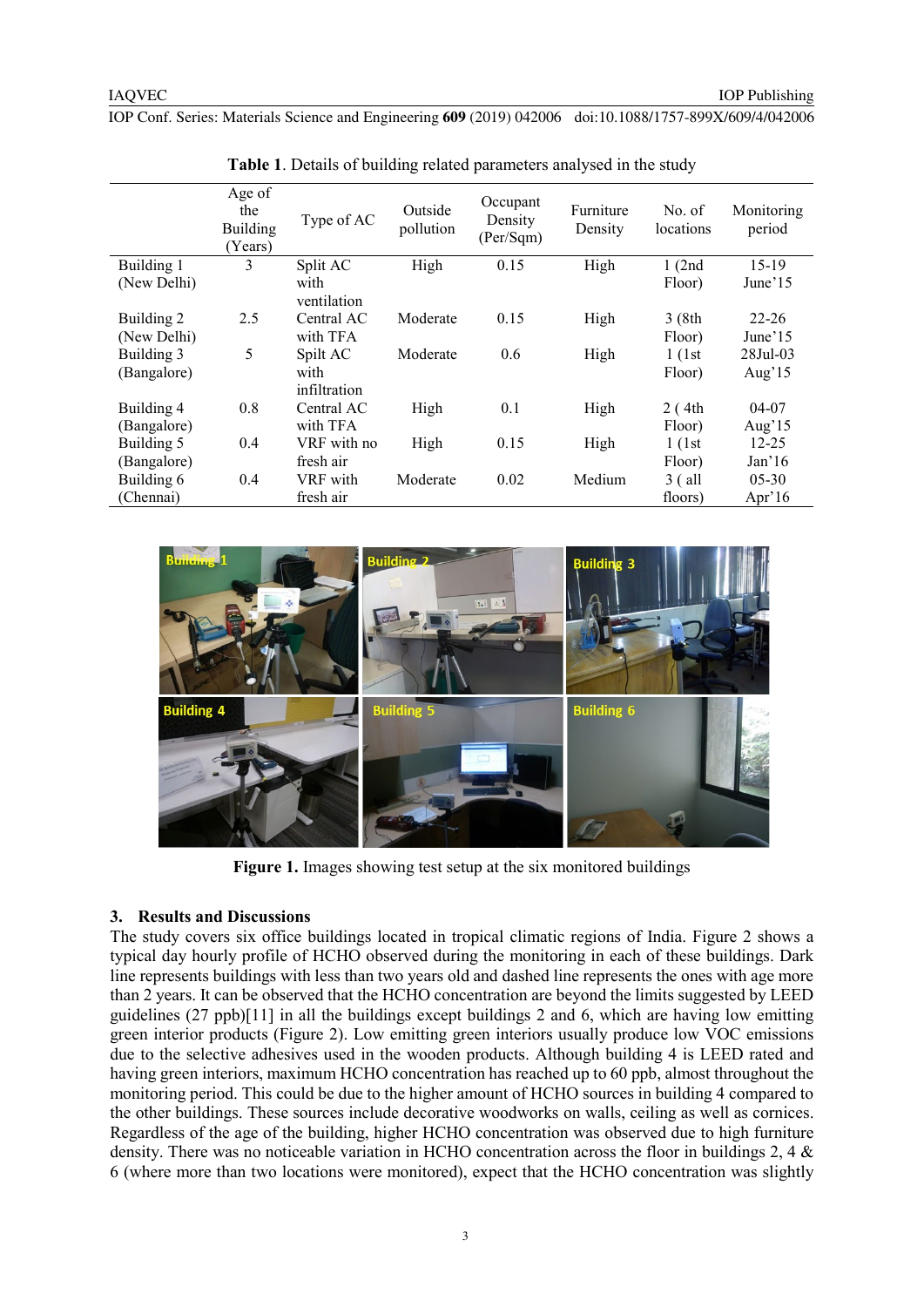IOP Conf. Series: Materials Science and Engineering **609** (2019) 042006 doi:10.1088/1757-899X/609/4/042006

higher (3to7 ppb) when sensor was close to the office desk. This was possible due to furniture (adhesives used in the medium density fibreboards) being the major source of HCHO emission in the office indoors. Thus, overall from these observations, furniture and interior decorative work seemed to be the primary source of HCHO emissions than other parameters.



**Figure 2**. Hourly profile of HCHO concentration in the six monitored buildings

Figure 3 illustrates a logarithmic relationship ( $R^2=0.65$ ) that was established between HCHO and respective age of the buildings/refurbished time as observed in this study. It could be noticed that after the first 2 years, average HCHO emissions reduce drastically (Figure 3). In the initial years of the new building interiors, it is possible to have continuous release and absorption of HCHO from various sources in the building. As this process reduces in the long-term and HCHO emission would have minimal dependence on temperature due to low availability of free HCHO molecules. Thus, high emission rates from new materials involve mostly the evaporation of free HCHO, which is significantly affected by both temperature and relative humidity [14].



**Figure 3**. Relation between age of the building and HCHO concentration

Table 2 summarises statistical analysis of the HCHO as well as air temperature and relative humidity levels observed in the study. Except building 2 and 4, all the other buildings have poorly distributed HCHO concentration with respect to air temperature and relative humidity across the day. Building 5 which is the most recently renovated among all, have higher emissions of HCHO with levels above the average. Unlike air temperature, variation of relative humidity was quite significant across the studied buildings, which could be possible due to untreated outside air supply, infiltration, high occupancy and other interior sources.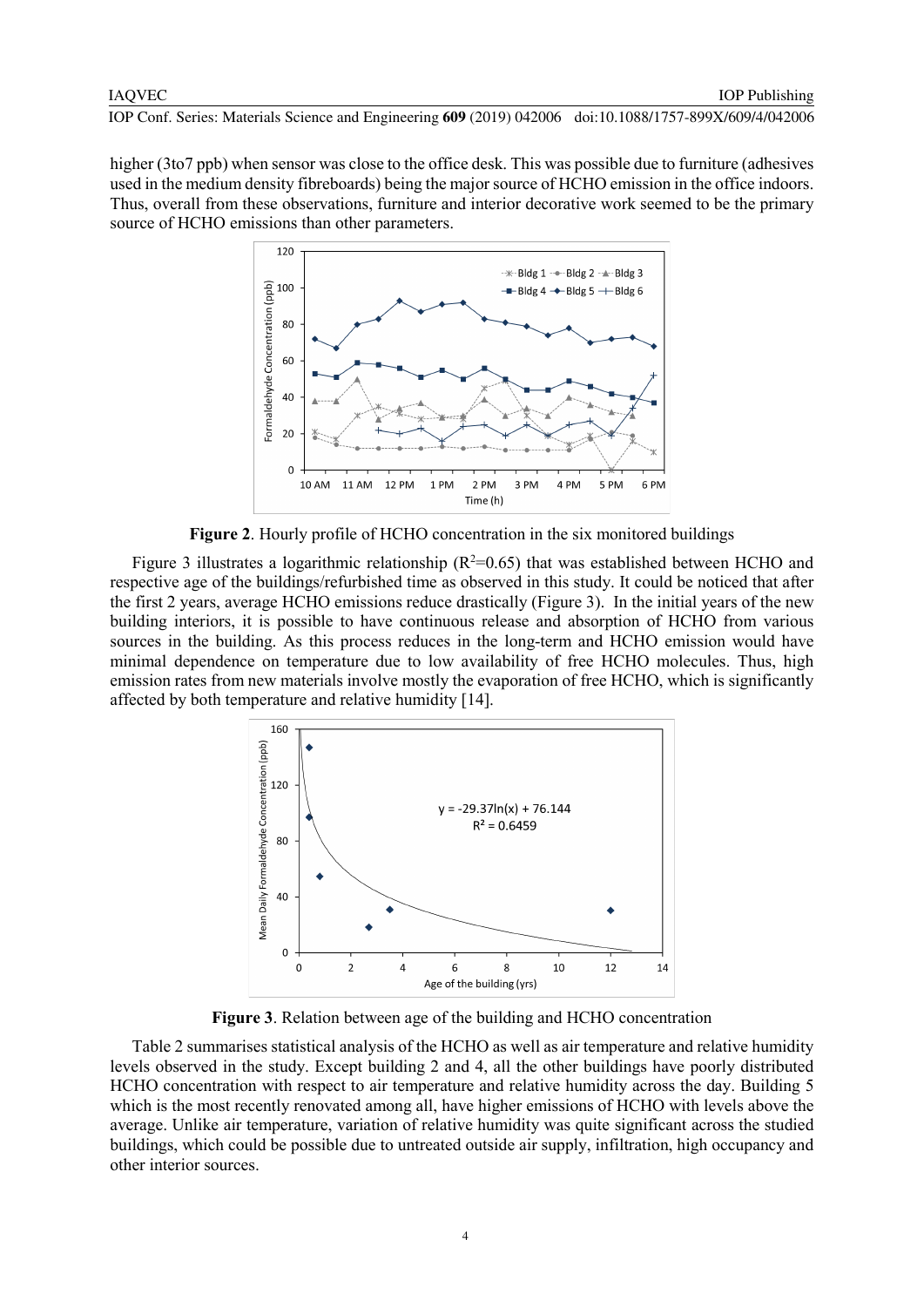| IOP Conf. Series: Materials Science and Engineering 609 (2019) 042006 doi:10.1088/1757-899X/609/4/042006 |  |
|----------------------------------------------------------------------------------------------------------|--|
|----------------------------------------------------------------------------------------------------------|--|

|                   | Age of the<br><b>Building</b> | Formaldehyde |     |      | Air Temperature |      |      | Relative Humidity |      |      |      |      |       |
|-------------------|-------------------------------|--------------|-----|------|-----------------|------|------|-------------------|------|------|------|------|-------|
| (Years)           |                               | Max          | Min | Avg  | SD.             | Max  | Min  | Avg               | SD.  | Max  | Min  | Avg  | -SD   |
| Bldg1             | 3.5                           | 64.0         | 12  | 31.0 | 9.90            | 29.4 | 22.5 | 27.2              | 1.50 | 56.5 | 43.2 | 49.3 | 2.7   |
| Bldg2             | 2.7                           | 29.0         | 10  | 18.3 | 4.34            | 26.6 | 20.7 | 23.3              | 1.90 | 73.1 | 52.4 | 61.5 | - 5.4 |
| Bldg <sub>3</sub> | 5.0                           | 150          | 11  | 30.3 | 27.3            | 26.0 | 22.3 | 24.3              | 1.40 | 67.1 | 45.4 | 56.7 | 6.4   |
| Bldg4             | 0.8                           | 75.0         | 33  | 54.7 | 9.60            | 24.2 | 23.2 | 23.8              | 0.24 | 72.6 | 68.8 | 70.6 | 1.0   |
| $Bldg$ 5          | 0.4                           | 179          | 48  | 147  | 41.1            | 24.0 | 22.5 | 23.4              | 0.33 | 73.6 | 61.8 | 70.5 | 2.6   |
| Bldg6             | 0.4                           | 52.0         | 16  | 25.0 | 9.00            | 23.0 | 22.0 | 22.5              | 0.20 | 70.5 | 62.4 | 68.3 | -2.4  |

| <b>Table 2.</b> Summary of statistical analysis of HCHO and indoor environmental conditions. |  |  |  |
|----------------------------------------------------------------------------------------------|--|--|--|
|                                                                                              |  |  |  |

The experimental data was further analysed to observe the impact of indoor environmental parameters on HCHO concentration. When the data was segregated based on the HVAC systems used in the building, HCHO concentration was found higher in the buildings with split air conditioning having no humidity control. This gives an inference that the rate of HCHO emission have strong relationship with relative humidity especially with the levels above 60%. This phenomenon was observed especially in buildings with interiors below 2 years old. However, HCHO seem to be in better correlation with temperature, when the average relative humidity was lower than 60%.

The data was scattered and found no good correlation in buildings 1, 2 and 3 ( $>$  2years old) and therefore only buildings 4, 5 and 6 were analysed further for detailed investigation. Table 4 presents regression coefficients found form the analysis of buildings 4, 5 and 6. HCHO being exponentially correlated with temperature, components of Arrhenius equation (1/T  $\&$  ln k) were derived. HCHO was found to have poor correlation ( $\mathbb{R}^2$  0.38) with temperature between 22 and 26°C. However, a modest correlation was found with relative humidity in the range 50-70% ( $\mathbb{R}^2$  0.58 & 0.54) in building 5 and 6. The mean temperature and relative humidity data is found more or less similar in both the buildings (building 5- 23.5 & 68%, building 6-23.3 & 62.3%) whereas the mean HCHO was 114.4, 39.3 ppb in buildings 5 & 6 respectively.

Interestingly the relation was found to be directly proportional in building 5 where both HCHO and relative humidity levels were found high ( $>100$  ppb  $>60\%$ ) whereas it was inversely proportional in buildings 6 where green materials were used in the interiors and emissions were relatively low but the humidity levels are high. This was because, in a scenario of green interiors (lower HCHO concentration) when the humidity levels are above 60%, the reaction exhibits certain time delays in reaching equilibrium due to slow conditioning of HCHO molecules and indoor moisture. Low emitting green interiors therefore help to reduce the harmful VOC components in the indoor air and improve the quality of environment.

|        | Arrhenius      |       | emperature     |                                |                |                 |  |
|--------|----------------|-------|----------------|--------------------------------|----------------|-----------------|--|
|        | No. of samples | $R^2$ | No. of samples | $\langle \mathbf{R}^2 \rangle$ | No. of samples | :R <sup>2</sup> |  |
| Bldg 4 |                |       |                | ).38                           |                | $0.00\,$        |  |
| Bldg 5 | 240            | 0.00  | 240            | 0.00                           | 88             | 0.58            |  |
| Bldg 6 | .48            | ).36  | 106            | 0.42                           |                | 0.54            |  |

**Table 3.** Summary of regression analysis.

#### **4. Conclusions**

The study covers formaldehyde monitoring along with comfort parameters like air temperature, relative humidity and air flow rate at six newly constructed or renovated office buildings located in composite, temperate and warm-humid climatic zones (in various parts of India) during May 2015 - April 2016. It provides a rational analysis on HCHO emissions in Indian office buildings. Key observation made from the analysis of the monitored data are